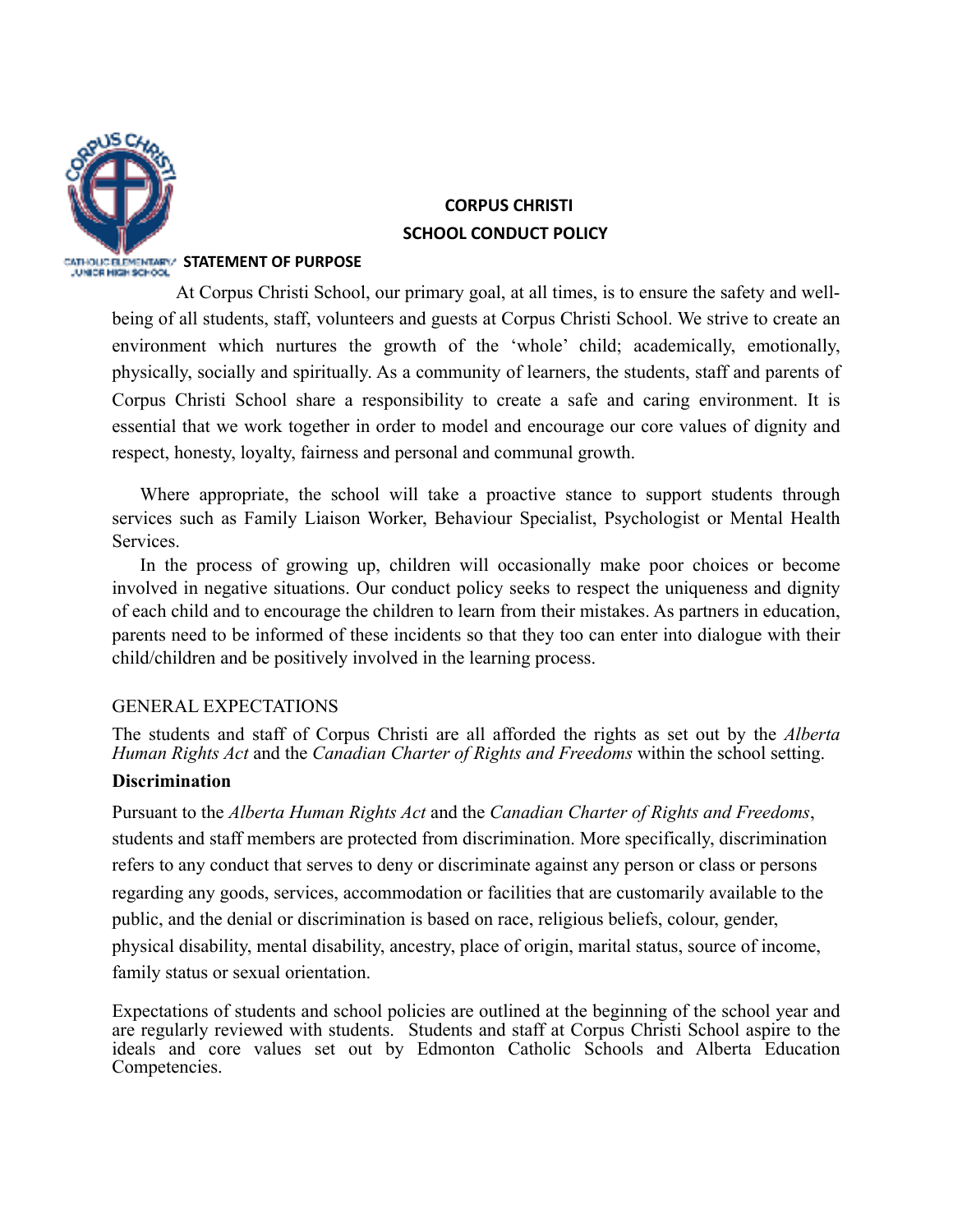### **ACCEPTABLE (EXPECTED BEHAVIORS) BEHAVIORS FOR STUDENTS**

We know that most students behave appropriately most of the time. We also believe that people perform better when they know what is expected of them. We are committed to providing students with a school environment that is both safe and conducive to learning. We are dedicated to teaching students appropriate behavior towards themselves and others. We expect students to attend school regularly, be punctual and to behave in an appropriate manner, which does not interfere with the learning or behavior of others. Students are to conduct themselves in a manner that is respectful.

At Corpus Christi, we are dedicated to learning in a welcoming, caring, respectful and safe learning environment. Anything that interferes with teaching or learning is not allowed. This includes inappropriate dress, gum-chewing, head gear, sunglasses, inappropriate use of electronic devices or games, behavior that is in conflict with our district responsible use agreement, and physical contact between students. Students are to refrain from, report and refuse to tolerate bullying or bullying behaviour, even if it happens outside of the school or school hours or electronically. Inform an adult you trust in a timely manner of incidents of bullying, harassment, intimidation or other safety concerns in the school.

 School-wide expectations are communicated to our students by teachers in classroom discussions, by school administration in assemblies, during morning announcements, through the school newsletter and through our school website. We have set behavioral guidelines for the school as a whole and have asked each teacher to set programs and procedures designed to maximize student learning and responsibility. Since each teacher has a different style, specific expectations and procedures will vary from class to class.

These expectations are in place within the school building, during the school day, or by electronic means.

# **UNACCEPTABLE BEHAVIORS**

The following are considered major forms of misbehavior and will be dealt with severely:

### **Bullying/Cyberbullying**

### **Section 1(1)(d) of the** *Education Act* **defines bullying as:**

*"Repeated and hostile or demeaning behaviour by an individual in the school community where the behaviour is intended to cause harm, fear or distress to one or more other individuals in the school community, including psychological harm or harm to an individual's reputation."*

Bullying can take different forms:

- $\blacksquare$  Physical pushing, hitting
- $\blacksquare$  Verbal name calling, threats, put-downs
- Emotional/Social exclusion, rumors, extortion of money or possessions, intimidation
- Cyber using the computer or other technology to harass or threaten

Bullying is not a normal part of growing up and it does not build character. No one should have to put up with bullying. Bullying is a learned behaviour – children and youth often learn bullying behaviours when they either experience being bullied or see it happening to others.

**Bullying is different from conflict.** Conflict is defined as a disagreement or struggle over opposing beliefs, needs, feelings or actions and is a normal part of life. From time to time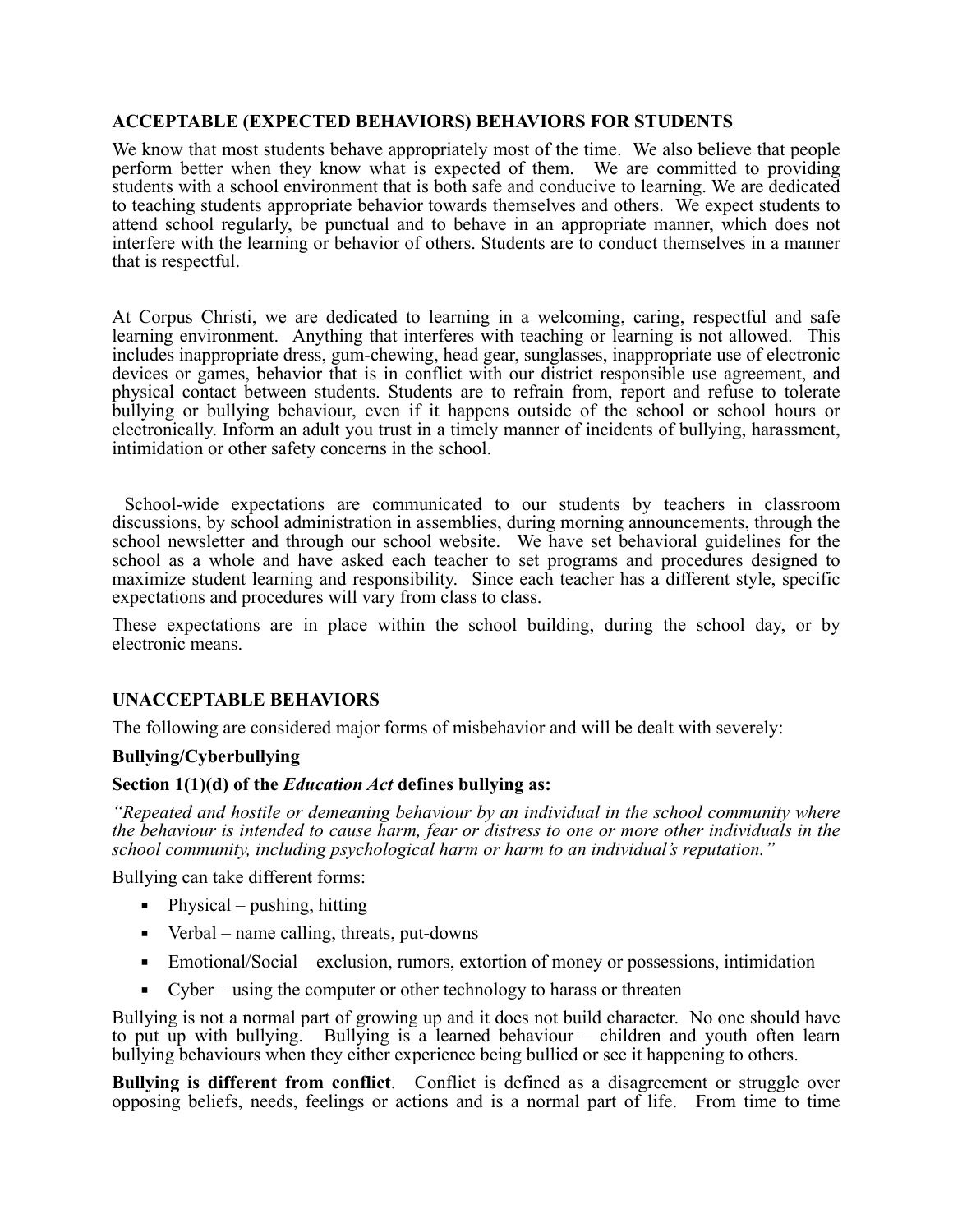everyone has conflicts with friends, family, teachers, co-workers. It is important to learn how to resolve conflict peacefully and recognize the difference between conflict and bullying.

Students are expected to report bullying behaviour as soon as they can after seeing it or experiencing it. Students may do this by telling an adult in the school. Students who are uncomfortable with coming forward to school personnel are encouraged to talk with parents or friends, who could then assist them in notifying the school about bullying.

Bullying or cyberbullying of students could result in an immediate suspension from school. As well, the police may become involved in the investigation of bullying incidents. Bullying is defined in law as "the repeated intimidation of others by the real or threatened infliction of physical, verbal, written, electronically transmitted or emotional abuse." Any person who repeatedly bullies a minor (under the age of 18) in a public place could be subject to a \$250 fine.

#### **Defiance**

Any act of defiance, that is, refusing to comply with a reasonable request from a staff member, can result in an immediate suspension.

#### **Physical / Verbal Abuse or Harassment**

Physical abuse of any type to anyone could result in an immediate suspension. Verbal intimidation or harassment will also result in an immediate suspension. At Corpus Christi, there is no such thing as "play fighting" – and therefore this will not be considered an acceptable excuse for physical contact with another student. Police may be involved if this is deemed to be appropriate by school administration.

IMPORTANT NOTE: Students who choose to watch or encourage other students in a physical fight might also be suspended from school. The fact that they have an audience encourages those students who are fighting to continue the conflict, as they do not want to "lose face" in front of their peers. Thus, the spectators are viewed by school administration as being a major contributing factor to the continuation of the fighting, and they will be treated accordingly.

#### **Improper or Profane Language**

The use or display of improper or profane language could result in a suspension from school. Students who use profane language in addressing a teacher will be suspended from school.

#### **Vandalism or Willful Damage to School Property**

Vandalism or willful damage to school property will result in an immediate suspension and/or service within the school community depending on the circumstances. Students will be expected to pay fully for any damages caused deliberately or through carelessness.

\*Service within the school community occurs when a student is assigned to do work to assist any of the adults in the school (i.e.: teachers, custodians, support staff). This is for a specific number of hours in a specified period of time.

#### **Theft**

Theft of property, either from the school or from another person is strictly prohibited and will result in a suspension. Restoration of the stolen property is mandatory. In some instances, cases of theft are referred to the police.

#### **Illegal Drugs or Substances**

Possession or use of illegal drugs or substances on school property or in sight of school property will result in an immediate suspension and may lead to expulsion from the school. In cases of drug use, the police will be involved in the investigation and charges could be laid.

#### **Behavior Dangerous to Self or Others**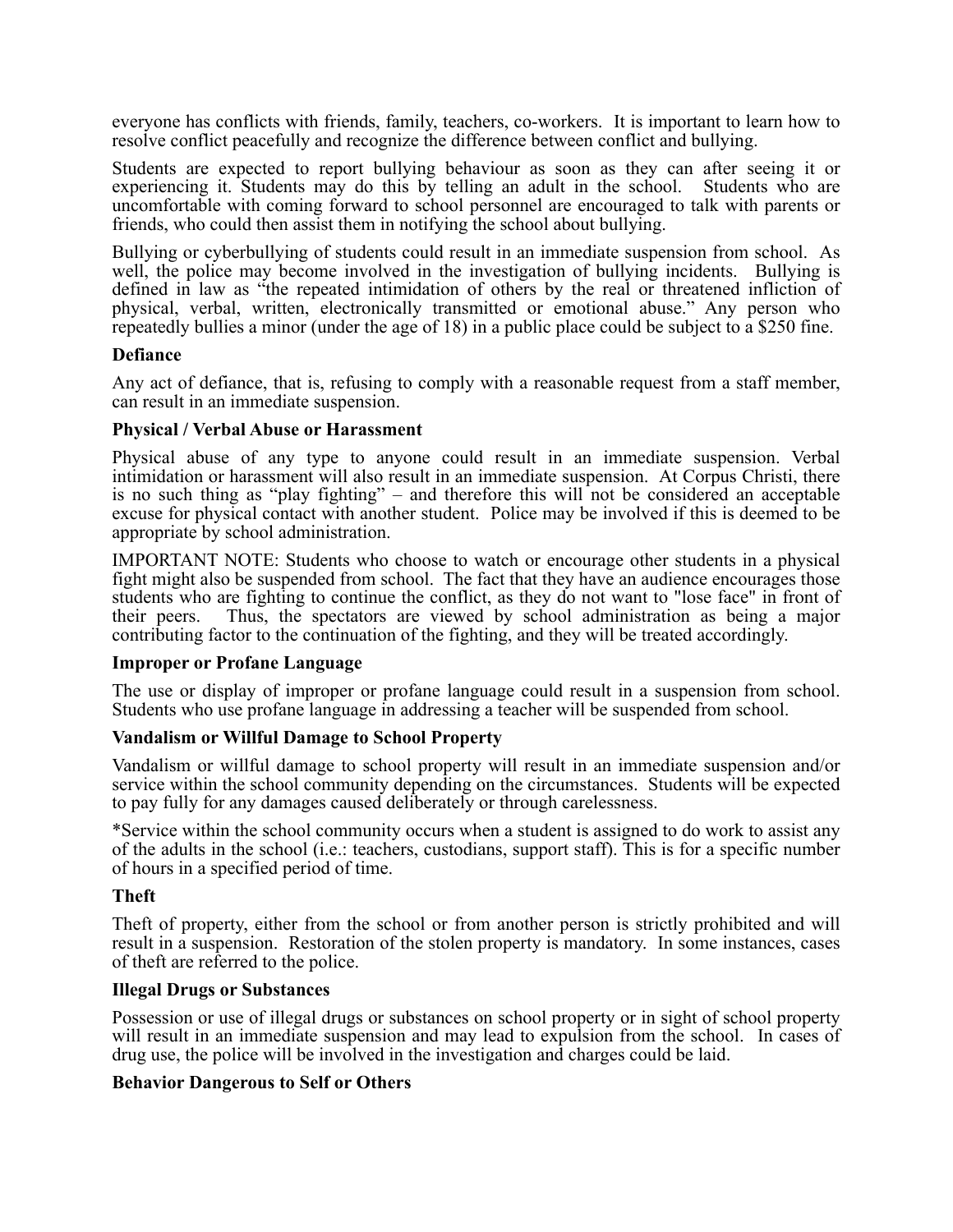Students who engage in reckless or dangerous behavior will be suspended from school. If appropriate, the police will also be involved in the investigation.

### **Weapons**

Possession of a weapon or presentation of any object meant to threaten or intimidate will result in an immediate suspension. Any weapons brought to school will be confiscated and turned over to the police. Police may be involved if this is deemed to be appropriate by school administration.

IMPORTANT NOTE: This rule also applies to toy knives and guns. Simulated weapons will be treated in the same fashion as real weapons. They have no place in a school environment.

### **Repeated Violation of General Expectations**

Repeated violation of general expectations or a continual disregard of classroom rules will result in an out-of-school suspension.

# **SUPPORTS FOR IMPACTED STUDENTS**

There are a variety of supports available to students that have been impacted by inappropriate

behavior. The duration and nature of the supports in place will be determined by school staff based on an individual student basis.

• Connection with one or more of the following professionals: School STAY Advisor,

Family School Liaison Worker, Registered Psychologist, Emotional Behaviour Specialist.

• A variety of support groups are offered on an as-needed basis. Some of the groups available include, but are not limited to: Confidence Club, The Unthinkables, Making Friends, Superflex, Expected vs Unexpected Behaviours.

# **CONSEQUENCES FOR UNACCEPTABLE BEHAVIOR**

We concentrate on positive behavior and attitudes; however, there are times when a student has difficulty recognizing their responsibility as a student. In such cases, we have outlined a number of possible consequences for behavior. When a student behaves inappropriately, they can expect that the staff member present (teacher, administrator, teacher assistant, support  $\&$  caretaking staff) will take the most appropriate action. One or more of the following can be expected to occur:

- Verbal reprimand
- Restriction of privileges and activities
- Noon hour detention of student
- Parental involvement.
- Parent-student conference with school staff
- Verbal or written apology by student
- Problem solving, monitoring or reviewing behavior expectations
- Replacement or repair of damaged property
- **EXECUTE:** Temporary exclusion of student from class
- Bus suspension for students riding the bus
- **In-school suspension (as per Section 12 of the School Act)**